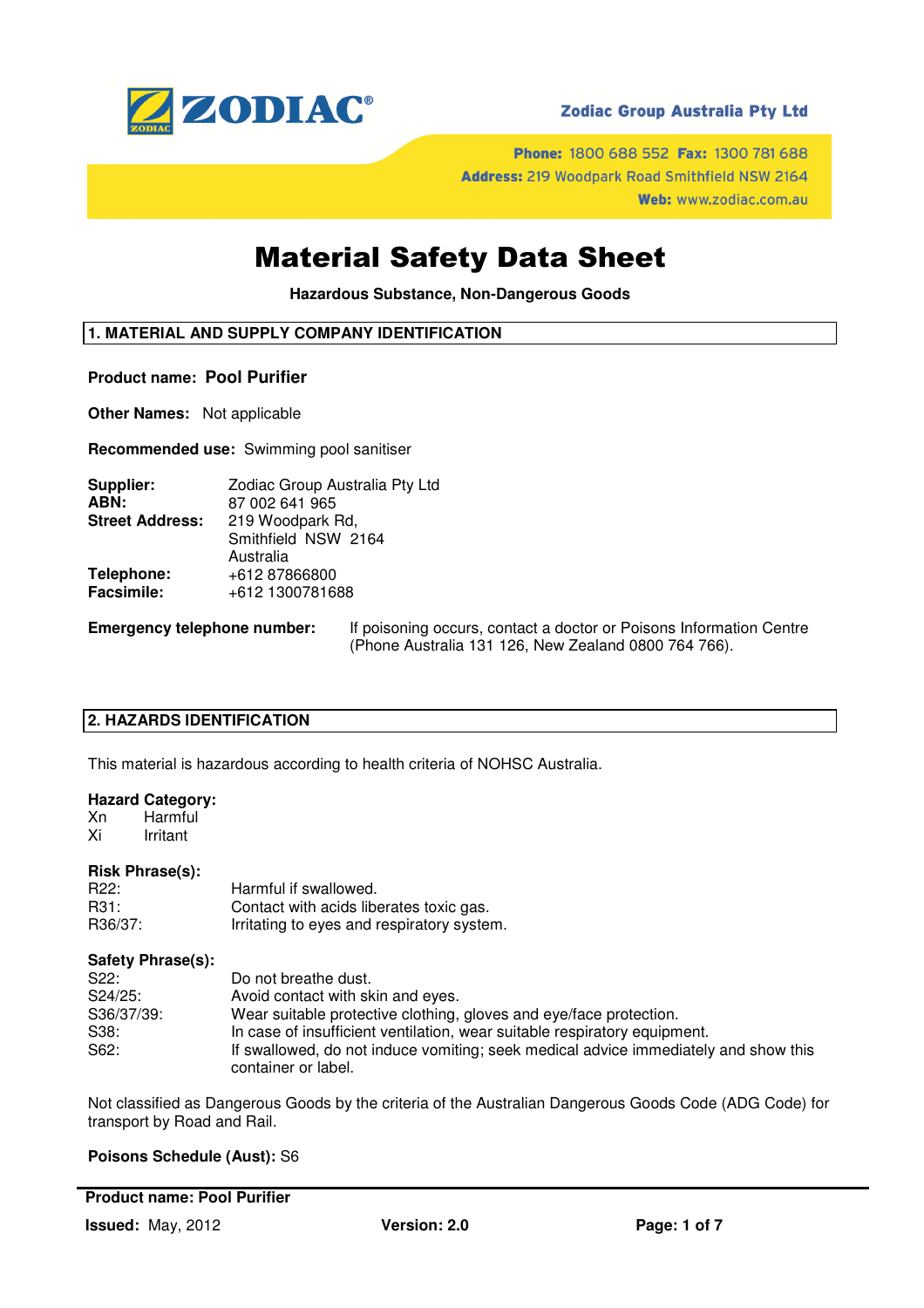

# Material Safety Data Sheet

This material is a Scheduled Poison S6 and must be stored, maintained and used in accordance with the relevant regulations.

| <b>3. COMPOSITION INFORMATION</b>                                                    |            |                       |
|--------------------------------------------------------------------------------------|------------|-----------------------|
| <b>CHEMICAL ENTITY</b>                                                               | CAS NO.    | <b>PROPORTION</b>     |
| Sodium Dichloroisocyanurate, dihydrate<br>Ingredients determined to be non-hazardous | 51580-86-0 | $30 - 60%$<br>Balance |
|                                                                                      |            | 100%                  |

# **4. FIRST AID MEASURES**

If poisoning occurs, contact a doctor or Poisons Information Centre (Phone Australia 131 126, New Zealand 0800 764 766).

**Inhalation:** Remove victim from exposure - avoid becoming a casualty. Remove contaminated clothing and loosen remaining clothing. Allow patient to assume most comfortable position and keep warm. Keep at rest until fully recovered. Seek medical advice if effects persist.

**Skin contact:** If skin or hair contact occurs, remove contaminated clothing and flush skin and hair with running water. If swelling, redness, blistering or irritation occurs seek medical assistance.

**Eye contact:** If in eyes, hold eyelids apart and flush the eyes continuously with running water. Continue flushing until advised to stop by the Poisons Information Centre or a Doctor; or for at least 15 minutes and transport to Doctor or Hospital.

**Ingestion:** Immediately rinse mouth with water. If swallowed, do NOT induce vomiting. Give a glass of water to drink. Never give anything by the mouth to an unconscious patient. If vomiting occurs give further water. Seek immediate medical advice.

**Notes to physician:** Treat symptomatically.

# **5. FIRE-FIGHTING MEASURES**

**Specific hazards:** Non-combustible material. Contact with combustible or organic materials may result in ignition.

**Fire fighting further advice:** Not combustible, however material will decompose if involved in a fire. On decomposing may emit toxic fumes, including chlorine, and also oxygen an accelerant. Fire fighters to wear self-contained breathing apparatus and suitable protective clothing if risk of exposure to products of decomposition.

**Hazchem Code:** Not applicable

**Suitable extinguishing media:** Not combustible, however, if material is involved in a fire use water fog (or if unavailable fine water spray), foam, dry agent (carbon dioxide, dry chemical powder).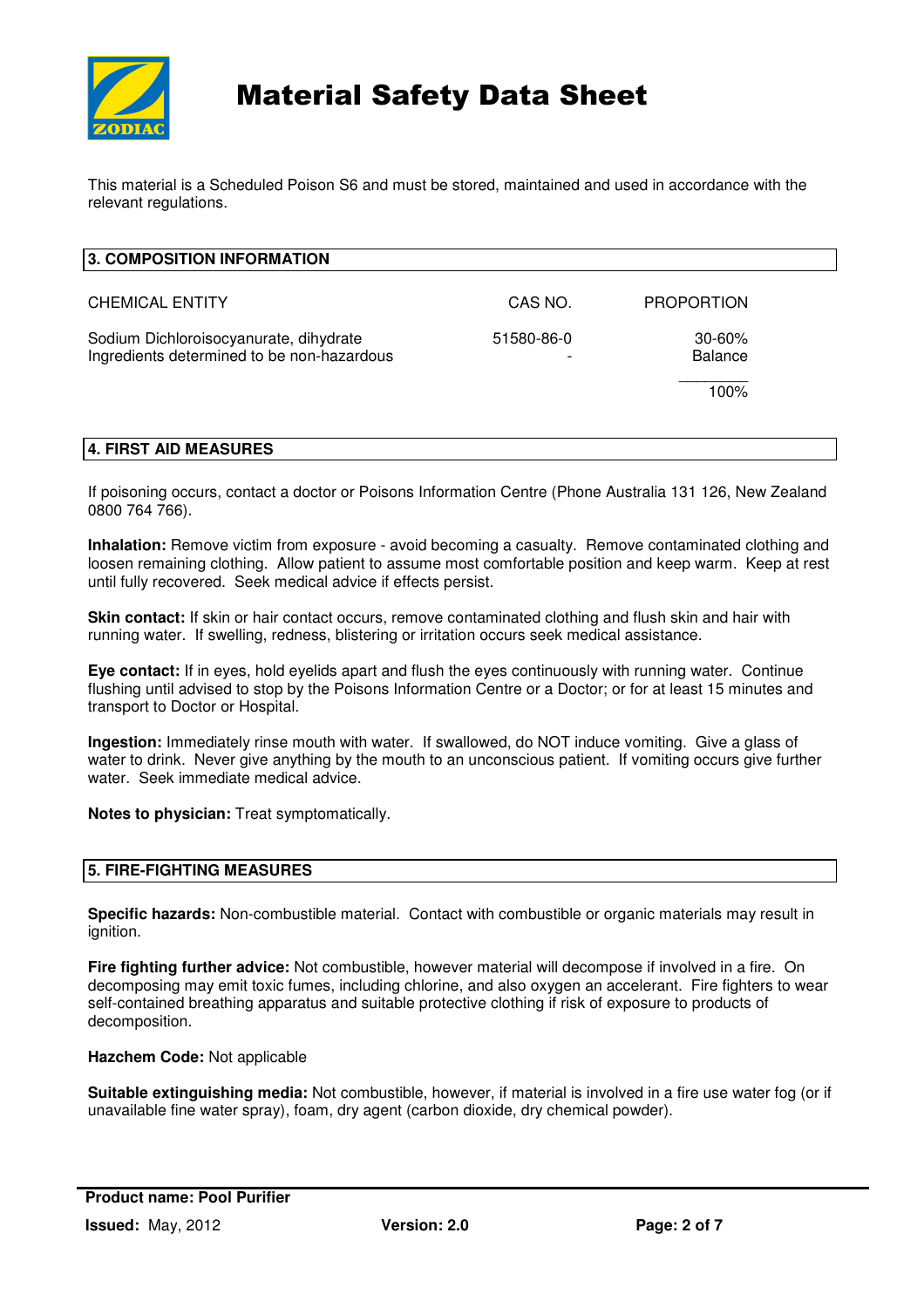

# **6. ACCIDENTAL RELEASE MEASURES**

## **SMALL SPILLS**

Wear protective equipment to prevent skin and eye contamination. Avoid inhalation of vapours. Wipe up with absorbent (clean rag or paper towels). Allow absorbent to dry before disposing with normal household garbage. Collect and seal in properly labelled containers or drums for disposal.

# **LARGE SPILLS**

Clear area of all unprotected personnel. Wear protective equipment to prevent skin and eye contamination and the inhalation of dust. Work up wind or increase ventilation. Cover with damp absorbent (inert material, sand or soil). Sweep or vacuum up, but avoid generating dust. Collect and seal in properly labelled containers or drums for disposal. If contamination of sewers or waterways has occurred advise local emergency services.

## **Dangerous Goods – Initial Emergency Response Guide No:** Not applicable

# **7. HANDLING AND STORAGE**

**Handling:** Avoid skin and eye contact and inhalation of dust.

**Storage:** Store in a cool, dry, well-ventilated place and out of direct sunlight. Store away from incompatible materials described in Section 10. Store away from sources of heat. Keep containers closed when not in use - check regularly for spills.

This material is a Scheduled Poison S6 and must be stored, maintained and used in accordance with the relevant regulations.

# **8. EXPOSURE CONTROLS / PERSONAL PROTECTION**

#### **National occupational exposure limits:**

No value assigned for this specific material by the National Occupational Health and Safety Commission (NOHSC Australia).

However for:

|          | TWA |       | <b>STEL</b>     |       | <b>CARCINOGEN</b>        | <b>NOTICES</b>           |
|----------|-----|-------|-----------------|-------|--------------------------|--------------------------|
|          | ppm | mq/m3 | ppm             | ma/m3 | <b>CATEGORY</b>          |                          |
| Chlorine |     | 3     | Peak limitation |       | $\overline{\phantom{0}}$ | $\overline{\phantom{a}}$ |

As published by the National Occupational Health & Safety Commission (NOHSC Australia).

TWA - The time-weighted average airborne concentration over an eight-hour working day, for a five-day working week over an entire working life.

STEL (Short Term Exposure Limit) - the average airborne concentration over a 15 minute period which should not be exceeded at any time during a normal eight-hour workday.

Peak Limitation - a ceiling concentration that should not be exceeded over a measurement period, which should be as short as possible, but not exceeding 15 minutes.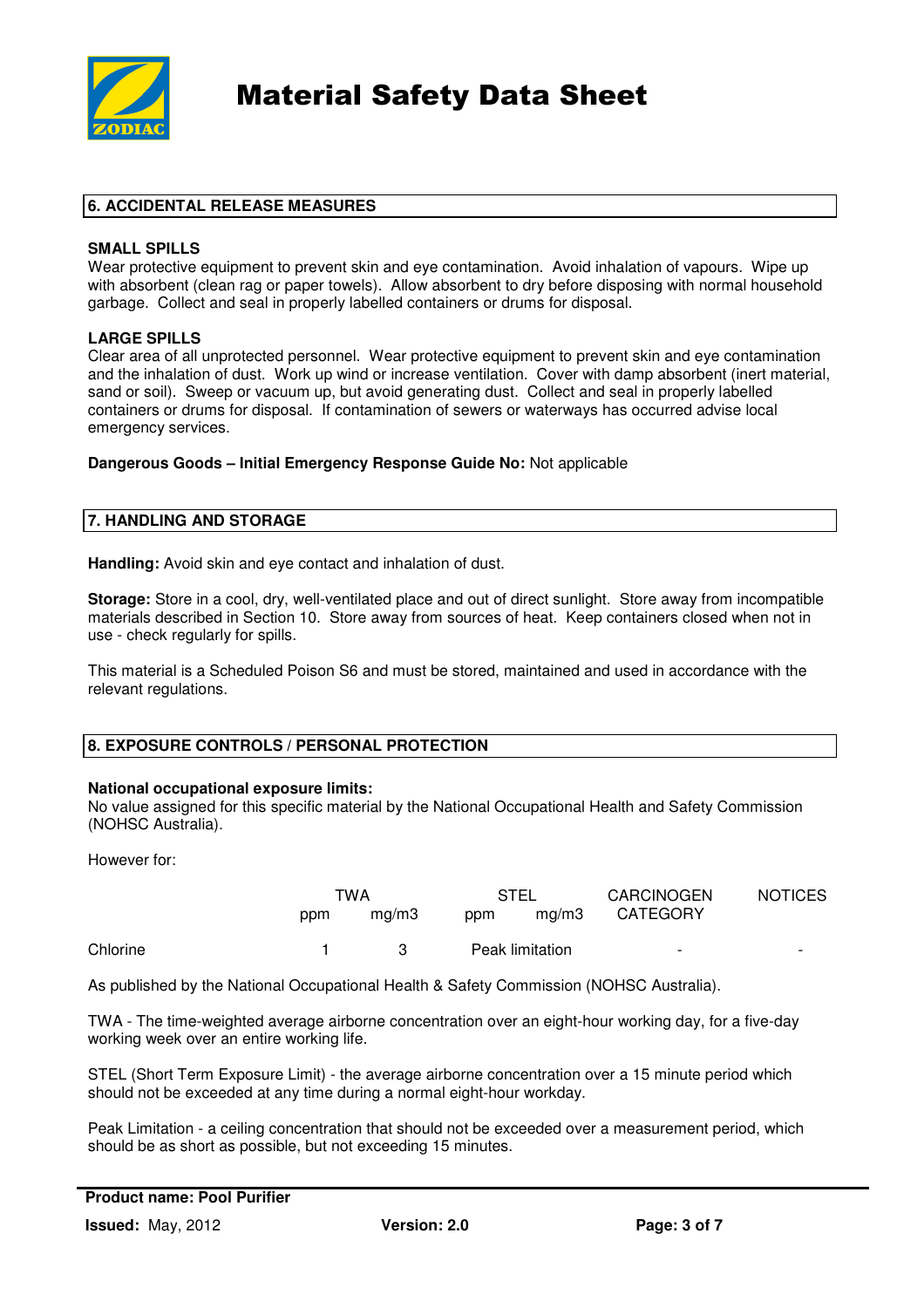

# Material Safety Data Sheet

These Exposure Standards are guides to be used in the control of occupational health hazards. All atmospheric contamination should be kept too as low a level as is workable. These exposure standards should not be used as fine dividing lines between safe and dangerous concentrations of chemicals. They are not a measure of relative toxicity.

If the directions for use on the product label are followed, exposure of individuals using the product should not exceed the above standard. The standard was created for workers who are routinely, potentially exposed during product manufacture.

**Biological Limit Values:** As per the "National Model Regulations for the Control of Workplace Hazardous Substances [NOHSC: 1005 (1994)]" the ingredients in this material do not have a Biological Limit Allocated.

**Engineering measures:** Ensure ventilation is adequate to maintain air concentrations below Exposure Standards. Avoid generating and inhaling dusts. Use with local exhaust ventilation or while wearing appropriate respirator. Chlorine gas vapour is heavier than air - prevent concentration in hollows or sumps. DO NOT enter confined spaces where vapour may have collected. Keep containers closed when not in use.

**Personal protection equipment:** OVERALLS, SAFETY SHOES, CHEMICAL GOGGLES, GLOVES, DUST MASK.

Wear overalls, chemical goggles and impervious gloves. Avoid generating and inhaling dusts. If dust exists, wear respirator meeting the requirements of AS/NZS 1715 and AS/NZS 1716. Available information suggests that gloves made from neoprene or nitrile rubber should be suitable for intermittent contact. However, due to variations in glove construction and local conditions, the user should make a final assessment. Always wash hands before smoking, eating, drinking or using the toilet. Wash contaminated clothing and other protective equipment before storing or re-using.

# **9. PHYSICAL AND CHEMICAL PROPERTIES**

**Form / Colour / Odour:** White crystalline granular and slight chlorine odour

**Solubility in water (25 °C):** Soluble in water **Specific Gravity (20 °C):** approx 2.03 **Relative Vapour Density (air=1):** N App **Vapour Pressure (20 °C):** N App **Flash Point (°C):** N App<br> **Flammability Limits (%):** N App **Flammability Limits (%):** N App<br> **Autoignition Temperature (°C):** N App **Autoignition Temperature (°C): Melting Point/Range (°C):** 240<br> **Boiling Point/Range (°C):** N App **Boiling Point/Range (°C): pH (1% solution):** 6.5 **Moisture content (%):**<br> **Molecular formula:** C<sub>3</sub>O<sub>3</sub>N<sub>3</sub>Cl<sub>2</sub>N<sub>a2</sub> **Molecular formula:** C<sub>3</sub>O<sub>3</sub>N<sub>3</sub>C<sub>3</sub>O<sub>3</sub>N<sub>3</sub> **Molecular weight:** 

(Typical values only - consult specification sheet)<br>  $N Av = Not available$ <br>  $N AOD = Not$  applica  $N$  App = Not applicable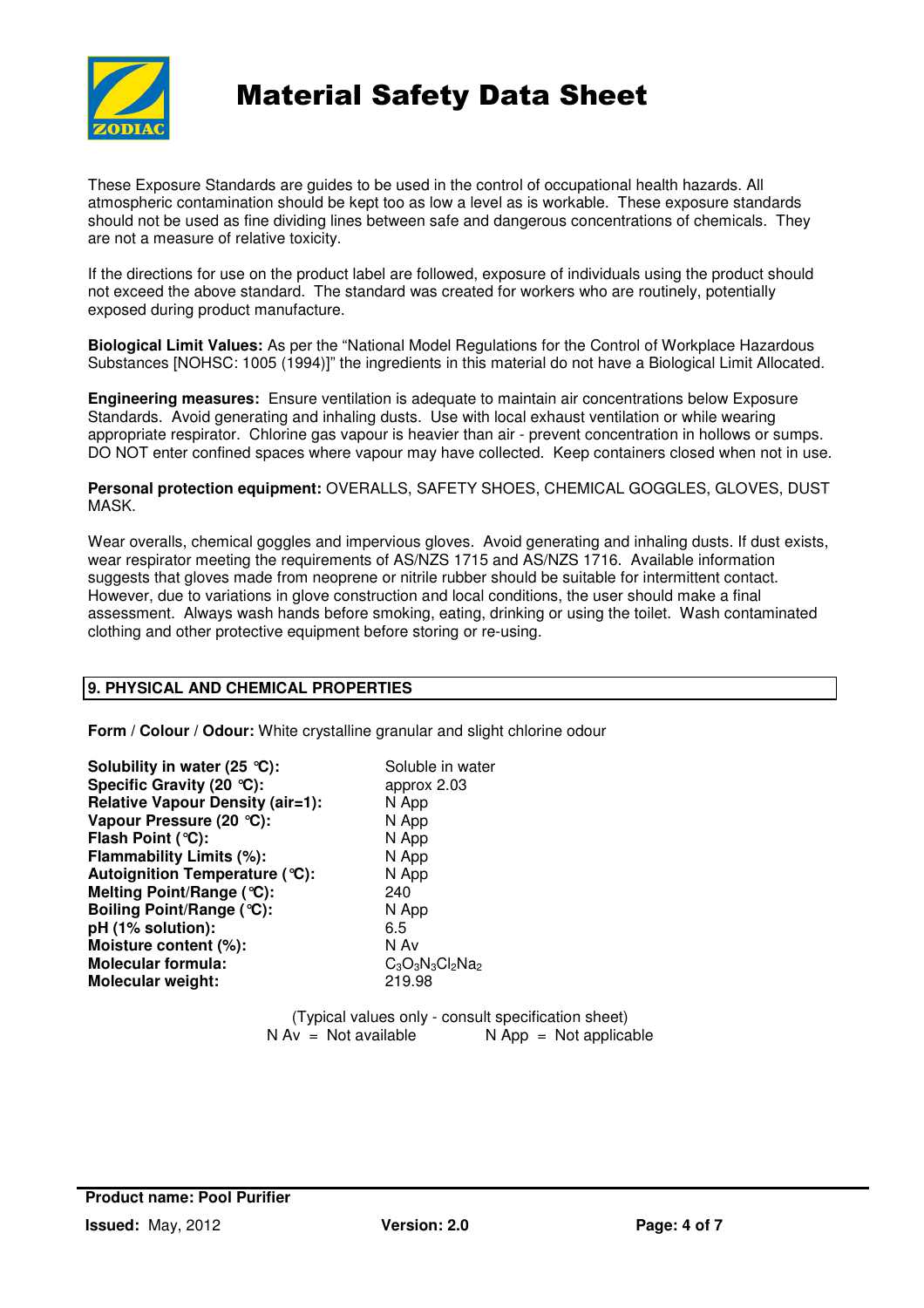

# **10. STABILITY AND REACTIVITY**

**Chemical stability:** This material is thermally stable when stored and used as directed.

**Conditions to avoid:** Elevated temperatures will result in the material decomposing releasing chlorine gas.

**Incompatible Materials:** Will react with most organic chemicals. Corrosive to most metals in the presence of moisture.

**Hazardous decomposition products:** Oxides of carbon and nitrogen, chlorine, smoke and other toxic fumes.

**Hazardous reactions:** Contact with acids will result in the evolution of chlorine gas.

## **11. TOXICOLOGICAL INFORMATION**

No adverse health effects expected if the product is handled in accordance with this Safety Data Sheet and the product label. Symptoms or effects that may arise if the product is mishandled and overexposure occurs are:

## **Acute Effects**

**Inhalation:** Material is irritant to mucous membranes and respiratory tract.

**Skin contact:** Contact with skin may result in irritation.

**Eye contact:** An eye irritant.

**Ingestion:** Harmful if swallowed. Swallowing can result in nausea, vomiting and irritation of the gastrointestinal tract.

**Long Term Effects:** No information available for product.

#### **Acute toxicity / Chronic toxicity**

No LD50 data available for the product.

#### **12. ECOLOGICAL INFORMATION**

Avoid contaminating waterways.

**Ecotoxicity:** No information available.

**Persistence and degradability:** No information available.

**Mobility:** No information available.

#### **13. DISPOSAL CONSIDERATIONS**

Refer to State/Territory Land Waste Management Authority.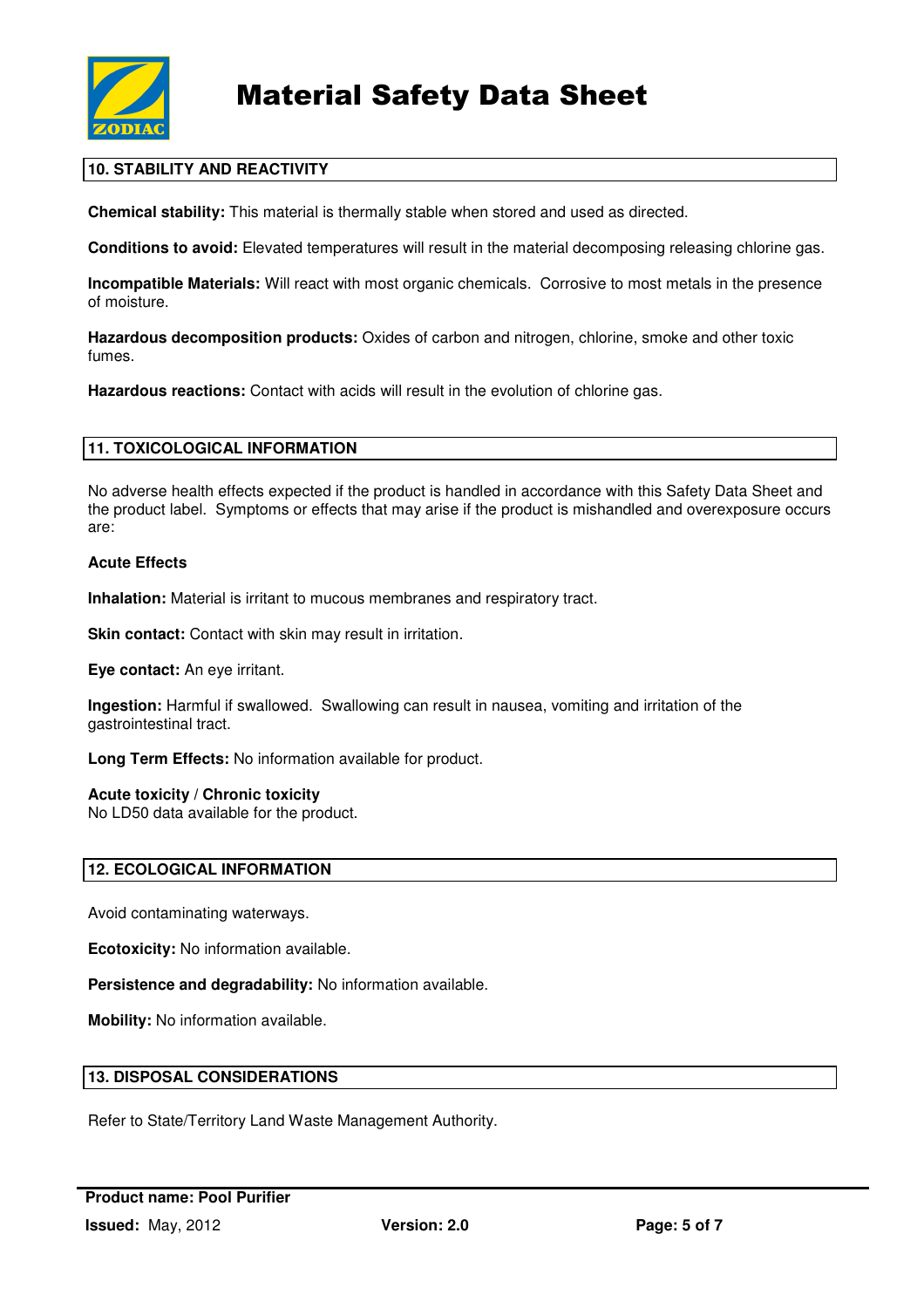

# **14. TRANSPORT INFORMATION**

# **ROAD AND RAIL TRANSPORT**

Not classified as Dangerous Goods by the criteria of the Australian Dangerous Goods Code (ADG Code) for transport by Road and Rail.

## **MARINE TRANSPORT**

Not classified as Dangerous Goods by the criteria of the International Maritime Dangerous Goods Code (IMDG Code) for transport by sea.

# **AIR TRANSPORT**

Not classified as Dangerous Goods by the criteria of the International Air Transport Association (IATA) Dangerous Goods Regulations for transport by air.

## **15. REGULATORY INFORMATION**

## **Poisons Schedule (Aust):** S6

All the constituents of this material are listed on the Australian Inventory of Chemical Substances (AICS).

# **16. OTHER INFORMATION**

#### **Literary reference**

This Material Safety Data Sheet has been prepared by Chemical Data Services Pty Ltd on behalf of its client.

#### Reason(s) For Issue: Revised

Material Safety Data Sheets are updated frequently. Please ensure that you have a current copy.

This MSDS summarises at the date of issue our best knowledge of the health and safety hazard information of the product, and in particular how to safely handle and use the product in the workplace. Since Premium Quality Pool Products Pty Ltd cannot anticipate or control the conditions under which the product may be used, each user must, prior to usage, review this MSDS in the context of how the user intends to handle and use the product in the workplace.

All information given in this data sheet and by the company's technical staff is compiled from the information currently available to the company. The company accepts no responsibility whatsoever for its accuracy, or for any results which may be obtained by customers. Any customer who relies upon any advice or information given in this data sheet by the company or by its technical staff does so entirely at its own risk, and the company will not be liable for any loss or damage thereby suffered notwithstanding any want of care on the part of the company or its staff in compiling or giving the advice or information.

This information is given without warranty or representation. Before using any product, always read the label carefully.

If clarification or further information is needed to ensure that an appropriate assessment can be made, the user should contact this company.